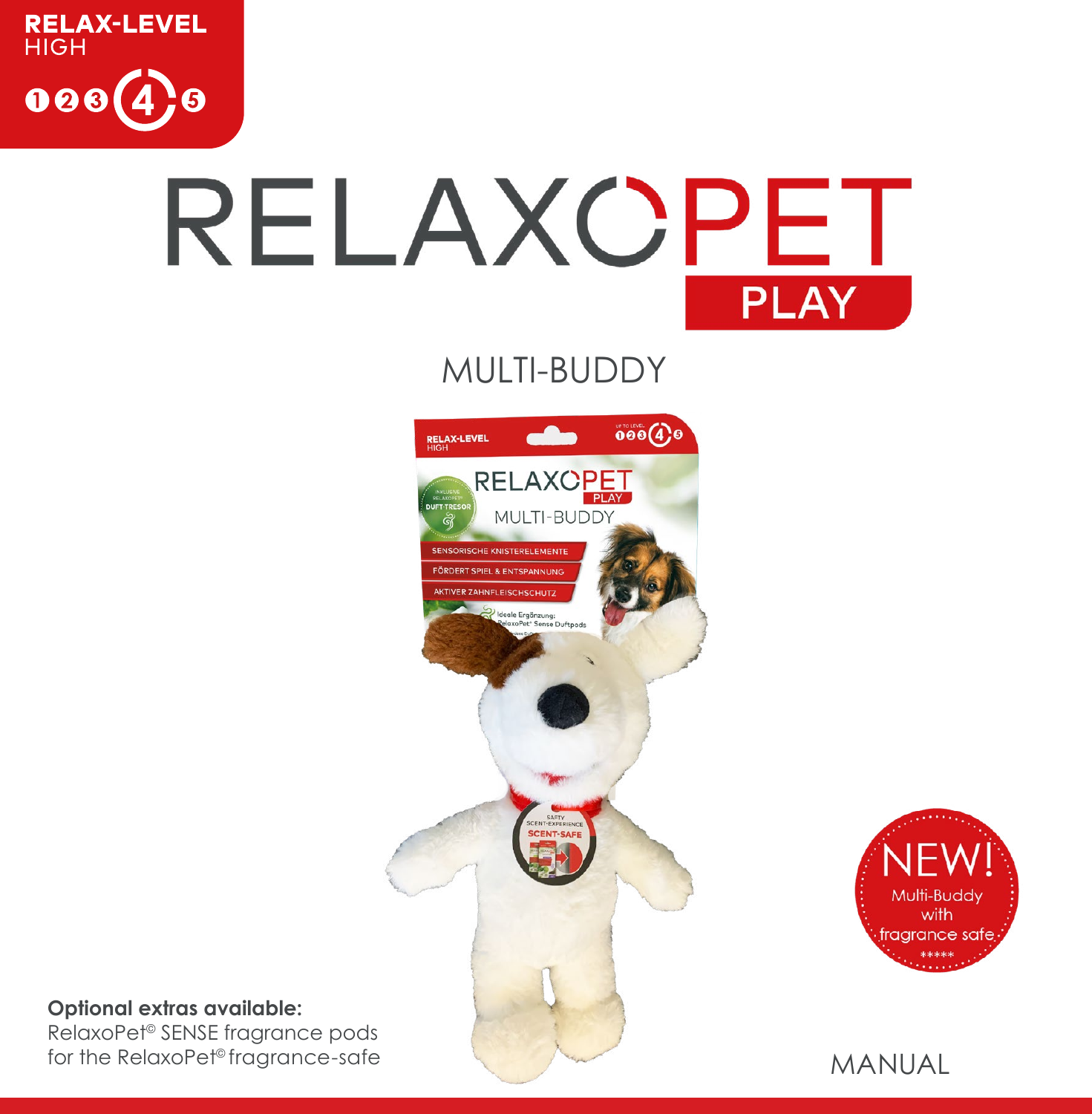### Thank you



#### **Thank you for choosing RelaxoPet© PLAY Multi-Buddy with Relax-Level HIGH.**

The RelaxoPet© PLAY Multi-Buddy is a plush-dog-toy and can be used for motivation- and relaxation exercises and for the playful reduction of fears and stress.

This manual contains a detailed description, as well as the safety and operating instructions of the RelaxoPet© PLAY Multi-Buddy with fragrance-safe.

This instruction manual is intended to help you to use RelaxoPet© PLAY Multi-Buddy in conjunction with RelaxoPet© SENSE fragrance pods particularly effectively for your pet.

**Before** using RelaxoPet<sup>®</sup> PLAY Multi-Buddy read the operating instructions and save them.

#### **Packaging unit:**

- RelaxoPet© PLAY Multi-Buddy
- RelaxoPet© fragrance-safe-system
- Packaging bag

Further information about our products and their use can be found on our website at **www.relaxopet.com** or e-mail customer service if you have any questions at **service@relaxopet.com**

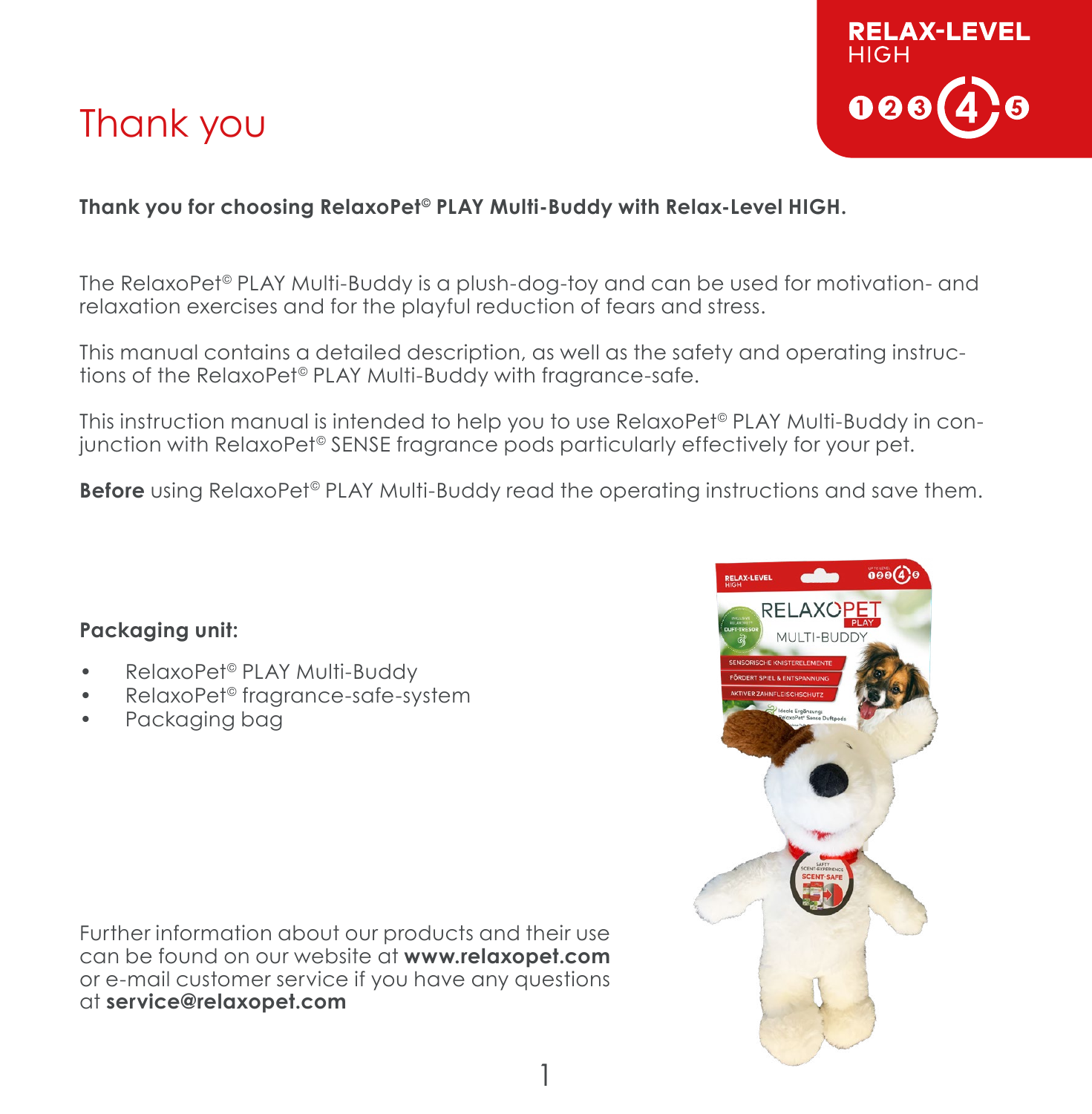### Index

- Seite 1 Thank you
- Seite 2 Index
- Seite 3 Safety Instructions
- Seite 4 Care Instructions
- Seite 5 Application | function
- Seite 6 Application with RelaxoPet<sup>®</sup> SENSE fragrance pods
- Seite 7 Application with RelaxoPet<sup>®</sup> SENSE fragrance pods
- Seite 8 RelaxoPet<sup>©</sup> SENSE fragrance pod variants

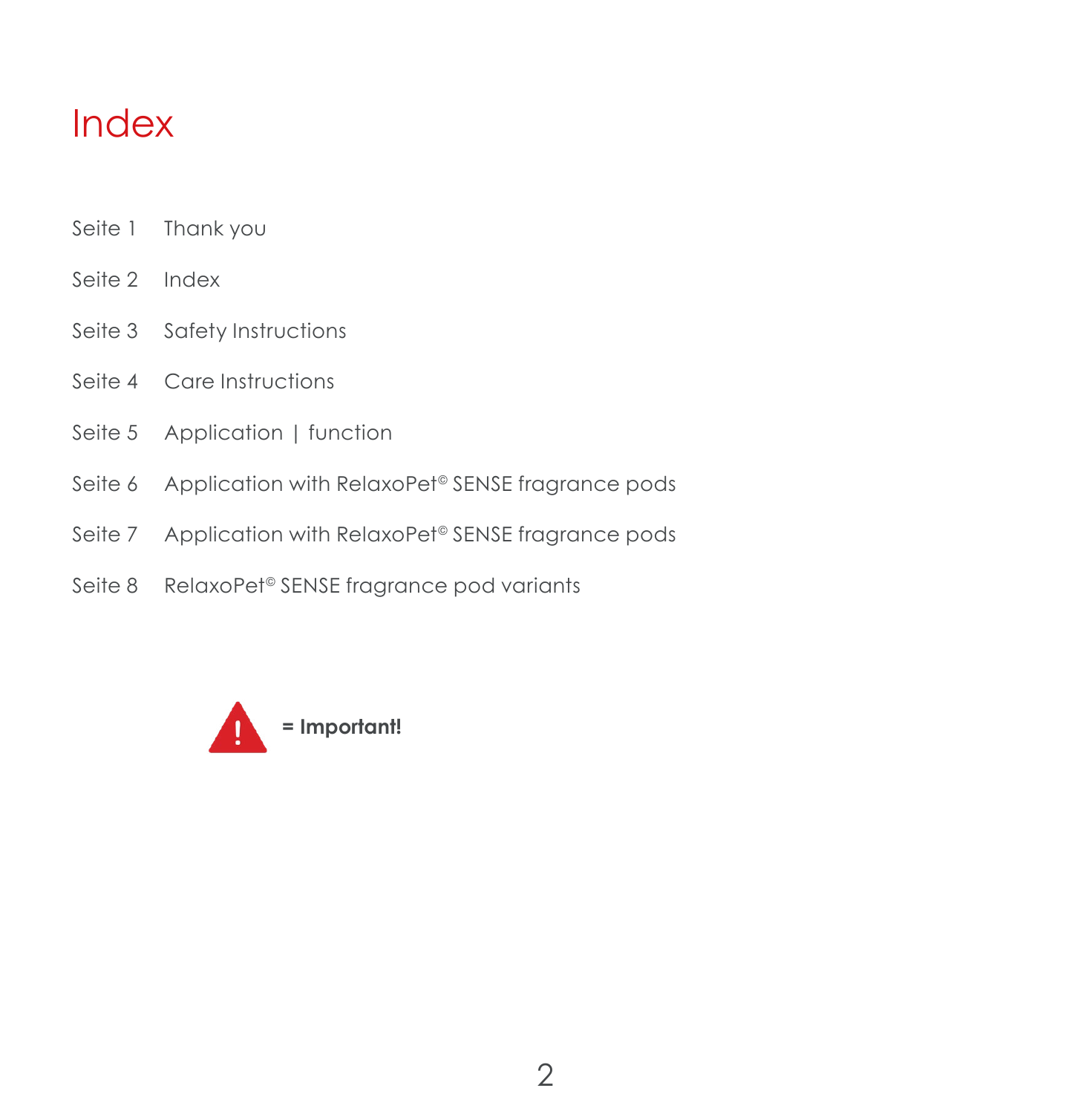## Safety Instructions

The RelaxoPet<sup>®</sup> PLAY Multi-Buddy and the RelaxoPet<sup>®</sup> SENSE fragrance pods may only be used in dogs **from the age of 20 weeks** and under supervision.

Die RelaxoPet<sup>®</sup> SENSE fragrance pods are exclusively developed for use in the innovative RelaxoPet© fragrance-safe and **may not** be used for other purposes.

The RelaxoPet<sup>®</sup> SENSE fragrance pods can cause allergic reactions. In case of an allergic reaction, consult a doctor immediately.



Constantly monitor the playing with the RelaxoPet© PLAY Multi-Buddy and stop playing immediately if the Multi-Buddy appears damaged.



Make sure that your dog cannot open the integrated fragrancesafe by itself. Before **EVERY** game, check that the fragrancesafe is locked and that the fragrance pod is out of reach of the dog.



Do not use the Multi-Buddy if damage, cracks, detached and/or loose parts are visible on it and check it regularly.



Do not remove or alter seams and **never** repair the fragrance-safesystem yourself. Otherwise a safe and hygienic use of the RelaxoPet<sup>®</sup> SENSE fragrance pods cannot be guaranteed.

The RelaxoPet<sup>®</sup> PLAY Multi-Buddy is not suitable for use and play in water.

The RelaxoPet© PLAY Multi-Buddy and the RelaxoPet© SENSE fragrance pods are **not** suitable for children. Keep both out of reach of children and animals.

Please dispose the used fragrance pods properly in the appropriate waste.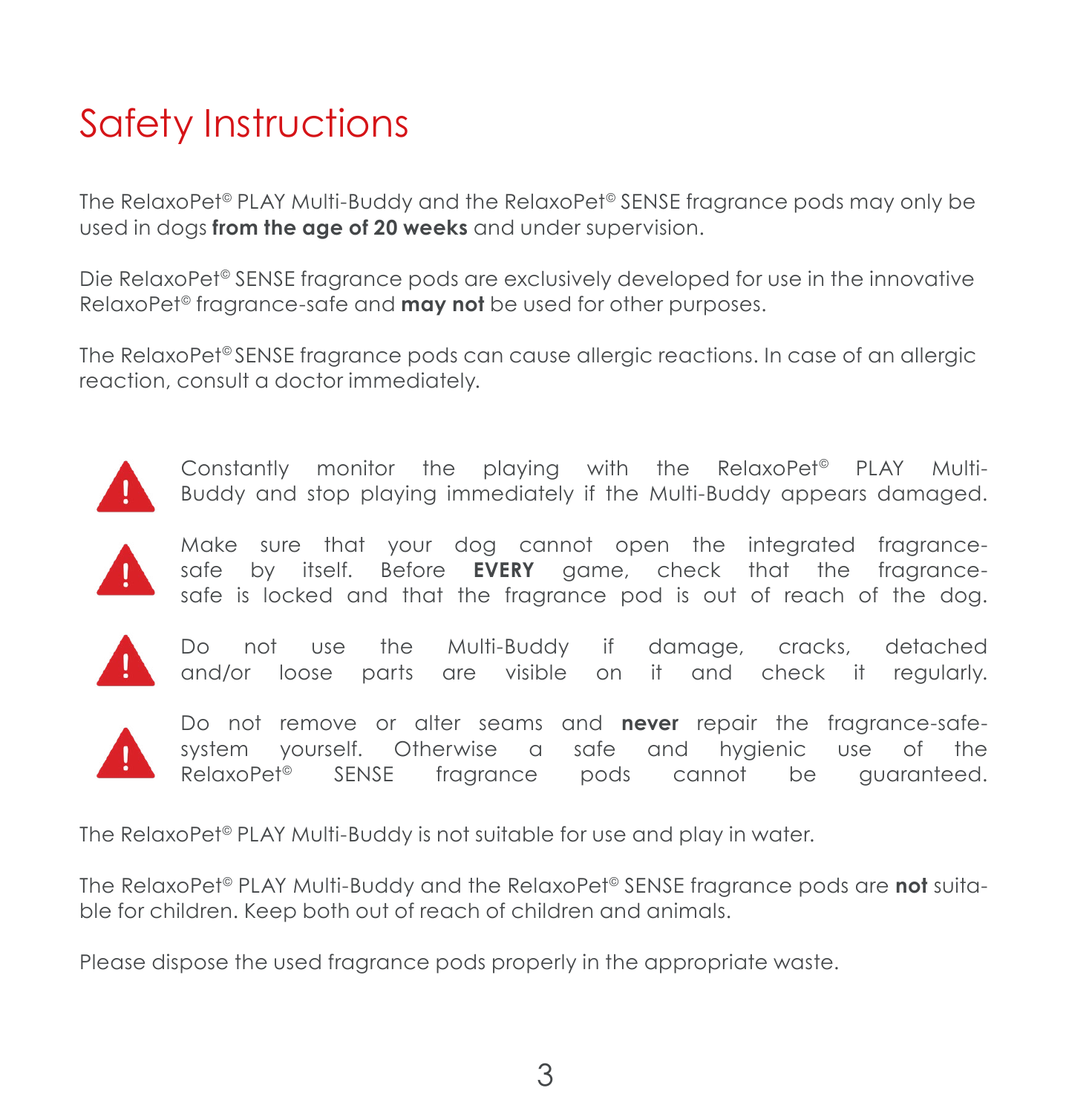## Care Instructions

### **How to maintain the RelaxoPet© PLAY Multi-Buddy**

The RelaxoPet© PLAY Multi-Buddy should be cared for and cleaned regularly, just like any other dog toy, so that your dog can enjoy his Multi-Buddy for a long time.



Clean the RelaxoPet© PLAY Multi-Buddy exclusively by hand wash and do not use chemical detergents. Do not bleach or iron the Multi-Buddy. RelaxoPet<sup>®</sup> PLAY Multi-Buddy is not suitable for the washing machine or dryer.

For drying after washing or when the Multi-Buddy has become wet, you should place it in a dry place and let it air dry. Do not dry on the heater or in direct sunlight.

The RelaxoPet<sup>®</sup> PLAY Multi-Buddy should only be used again for playing or relaxing when completely dry.

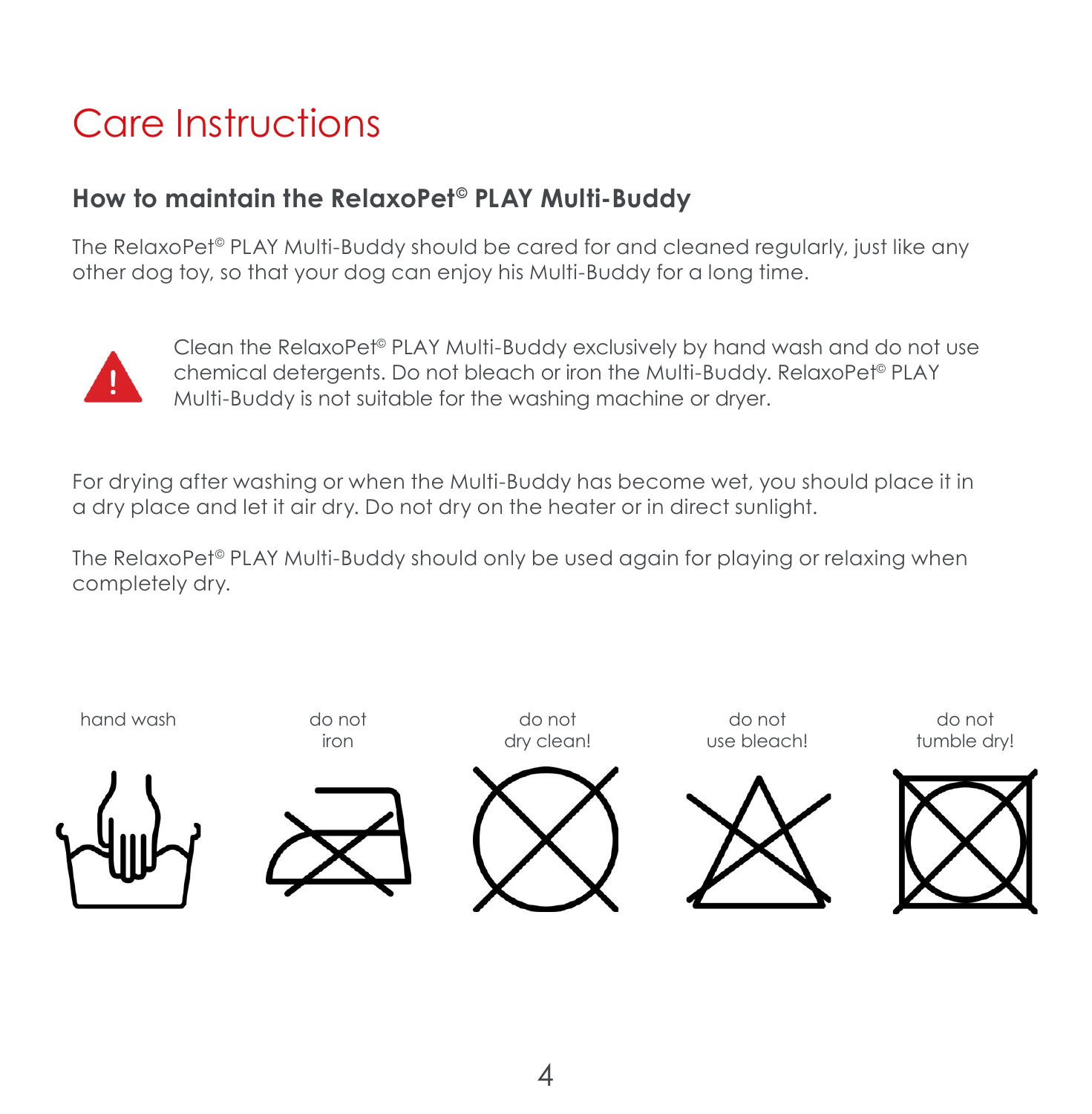### Application | function

#### **How to use the RelaxoPet© PLAY Multi-Buddy**

Remove all packaging parts **carefully** with scissors and dispose of them in the residual waste. You can use the RelaxoPet© PLAY Multi-Buddy immediately in many ways for playing or relaxing with your dog.

The tooth-friendly RelaxoPet© PLAY Multi-Buddy was processed with **durable micro plush** and uses among others its **sensory crackling elements** to stimulate the dog's natural instincts. It is suitable for various motivational games and relaxation exercises. The special tissue **cleans the teeth** and the entire oral cavity, gently massages the gums and **contributes to the oral hygiene** of the dog.

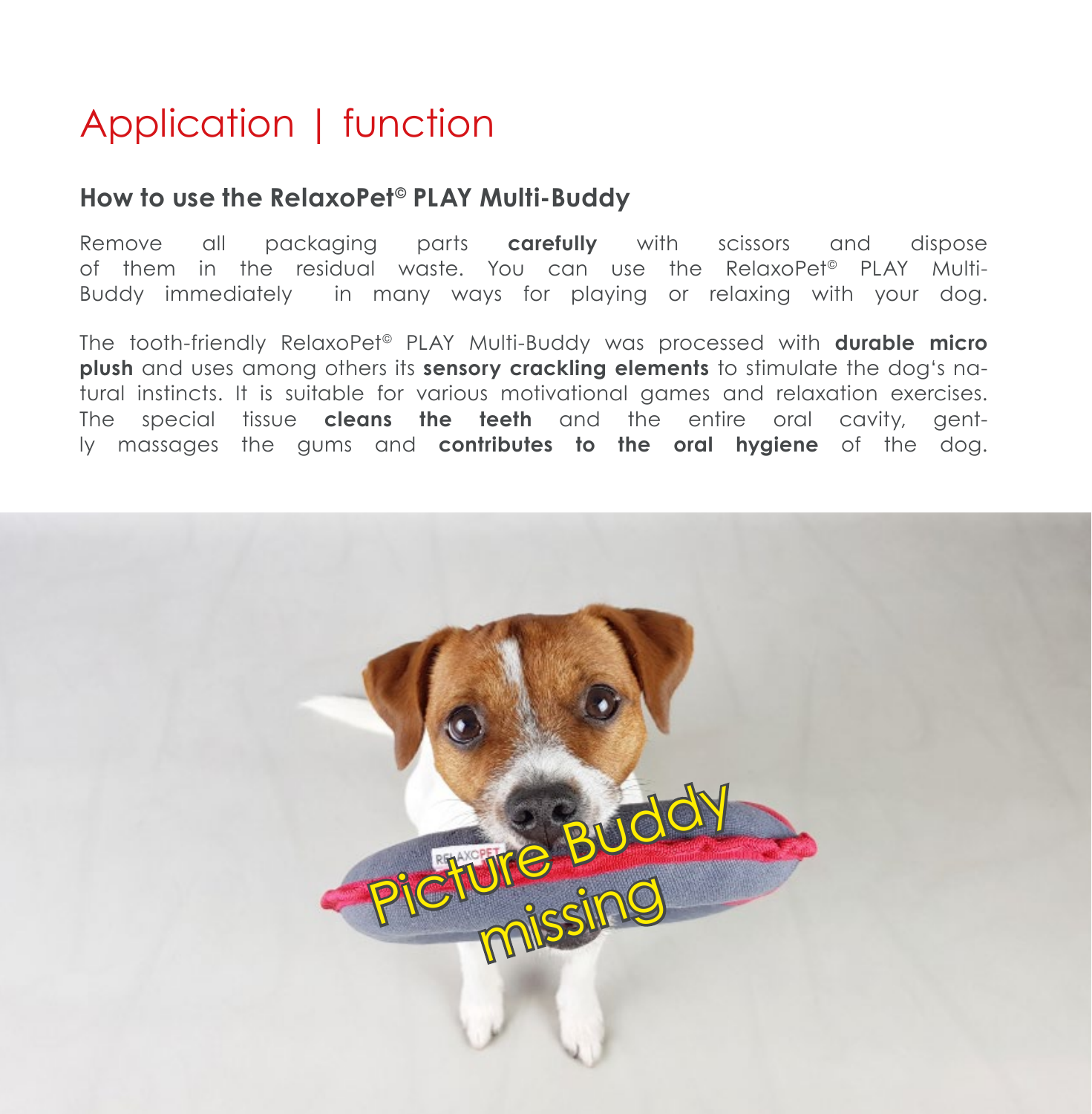### Application with RelaxoPet<sup>®</sup> fragrance pods

#### **How to use the RelaxoPet© PLAY Multi-Buddy in conjunction with the RelaxoPet© SENSE fragrance pods**

**1.** First open the velcro fastener on the RelaxoPet© fragrance-safe on the back of the RelaxoPet<sup>®</sup> PLAY Multi-Buddy. Afterwards remove a RelaxoPet© SENSE fragrance pod from the individually sealed vacuum packages.

**2.** Insert the fragrance pod into the RelaxoPet© fragrance-safe. The fragrancesafe can now be securely closed with the





velcro fastener. After only 10 minutes, the natural fragrance from high-quality oils unfold, which are distributed in a radius of approximately one meter around the Multi-Buddy and form a fragrance field.

Within the next 24 to 48 hours the entire fragrance of the fragrance pod is distributed in the Multi-Buddy. The fragrance is now less perceptible for us humans and perfectly dosed for the dog with its good smelling ability.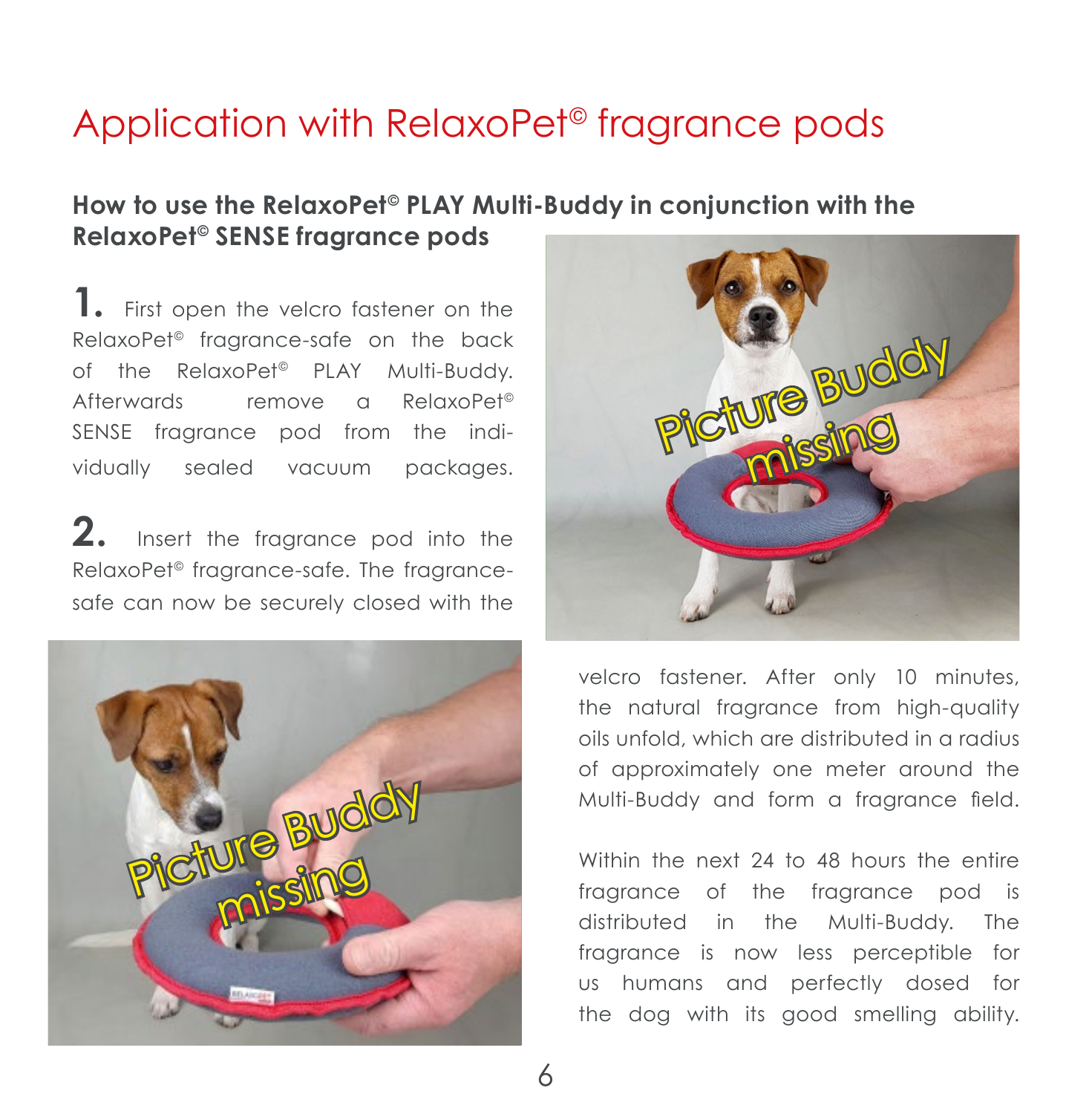### Application with RelaxoPet<sup>®</sup> fragrance pods

#### **How to use the RelaxoPet© PLAY Multi-Buddy in conjunction with the RelaxoPet© SENSE fragrance pods**

**3.** If the fragrance of the RelaxoPet© SENSE fragrance pod should have decreased after approximately 30 days, the fragrance pod can be removed simply by opening the velcro fastener and disposed of properly in the residual waste. The durability of the fragrance pod depends on its ambient temperature.





#### **Attention!**

Please check **regularly** and before **EVERY** use that the velcro is closed at all times and that children and animals **cannot** reach the fragrance pod!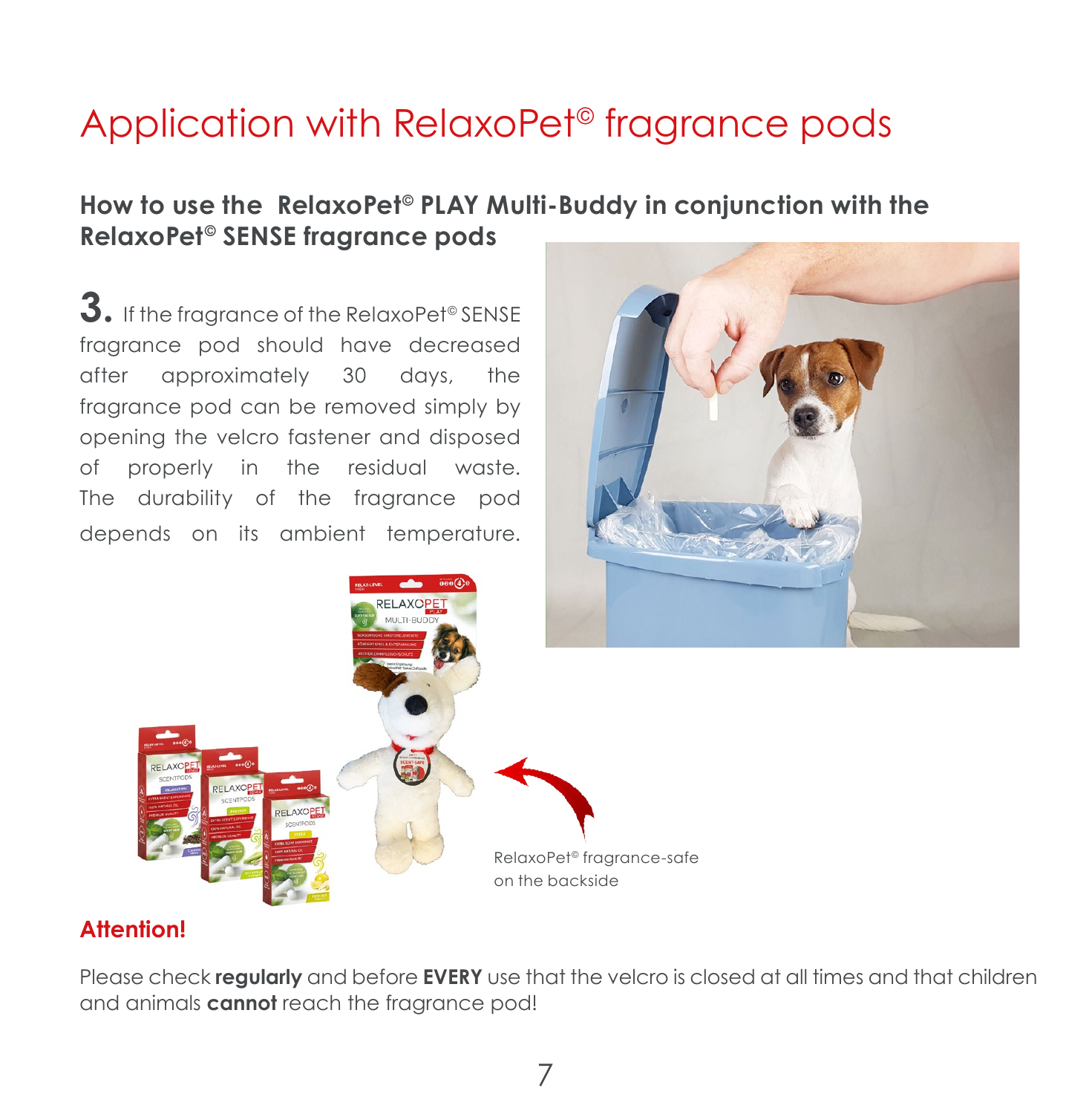### RelaxoPet© SENSE fragrance pod variants

#### **Even more relaxation, protection and freshness for your dog**

The RelaxoPet© SENSE fragrance pods are available in the versions relaxation (valerian), protect (lemongrass) and fresh (bergamot).

#### **RelaxoPet© SENSE fragrance pod relaxation RelaxoPet© SENSE fragrance RelaxoPet© SENSE fragrance pod protect pod fresh**

The pure oils of real valerian in the RelaxoPet© SENSE fragrance pod relaxation calm the dog naturally in various stressful situations down.

The real lemongrass plant The essential oils of the from Asia prevents ticks, fleas, bugs and more and is therefore used in the RelaxoPet© SENSE fragrance pod protect. en the mood of the dog.

bergamot peel in the RelaxoPet© SENSE fragrance pod fresh smells invigorating, stimulate and light-